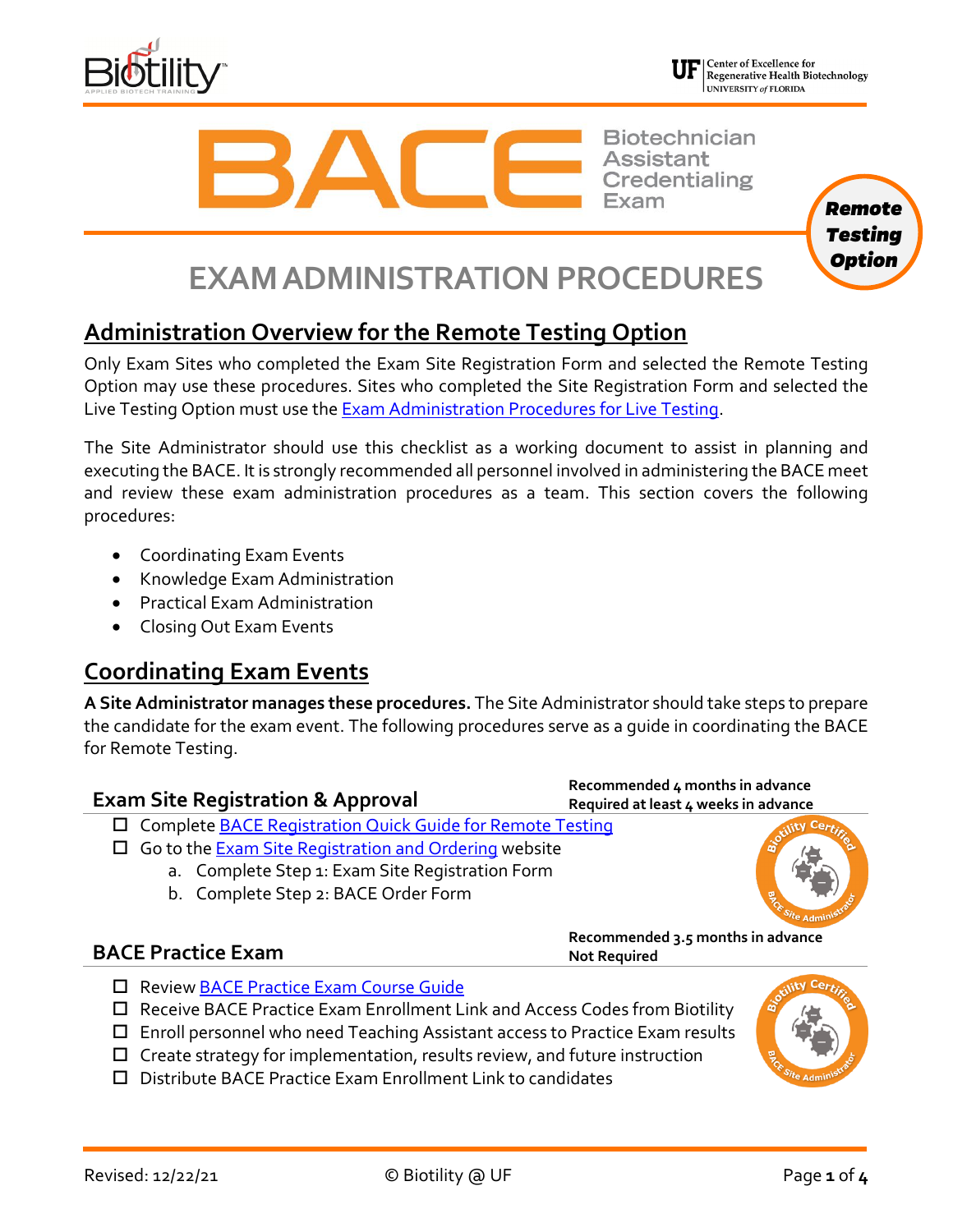### Revised: 12/22/21 © Biotility @ UF Page **2** of **4**

**Required 1 hour prior to exam**

| Regenerative Health Biotechnology<br>UNIVERSITY of FLORIDA |  |  |  |
|------------------------------------------------------------|--|--|--|
|                                                            |  |  |  |

Center of Excellence for

**Recommended 2 months in advance Not Required**

**Recommended 1 month in advance Required at least 2 weeks in advance**

- 
- o Compare exams ordered is equal to candidate roster
- $\Box$  Confirm testing date(s)

### **Personnel Prep**

- Verify you and any other BACE Personnel have earned or renewed their appropriate Exam Site Personnel Certification
- $\Box$  If needed, email exam accommodation requests to Biotility
- $\Box$  If applicable, email Interpreter, Reader, and/or Scribe Non-Disclosure forms

#### **Manage Exam Enrollment Links** Required at least 1 weeks in advance

 $\square$  Receive the BACE Enrollment Link Email from Biotility which will:

- o Confirm testing date(s)
- o Include the BACE Exam Enrollment Link (for BACE Candidates Only. School employees are not permitted to take the BACE through their own Exam Site)
- $\square$  Distribute BACE Enrollment Link to candidates

## **BACE Exam Administration Procedures**

**The BACE Candidate manages these procedures.** These procedures are described for the candidate in the Candidate Information Bulletin. The following procedures serve as a guide for taking both the Knowledge and the Practical Exam when taken through the Remote Testing Option.

#### **Registration and Identity Authorization Recommended 1 week prior to Exam Required 1 hour prior to exam**

- Enroll in the BACE using the BACE Enrollment Link emailed to you from your Exam Site or **Biotility**
- $\square$  Obtain a government- or school-issued photo ID

## **Computer Testing Station Setup Recommended 1 day prior to Exam**

- $\Box$  Select a desktop or laptop computer. If you select a laptop, connect it to a power source. This requirement is for your own benefit to ensure that your battery does not run out before the end of your exam
- □ Computer Requirements
	- o 12" Monitor or larger. (Dual monitors are NOT permitted.)
	- o Mouse or touchpad
	- o Keyboard



 $V$  Ceri





**Testing Logistics**

## $\Box$  Confirm candidate count

- o Create final candidate roster
	-
-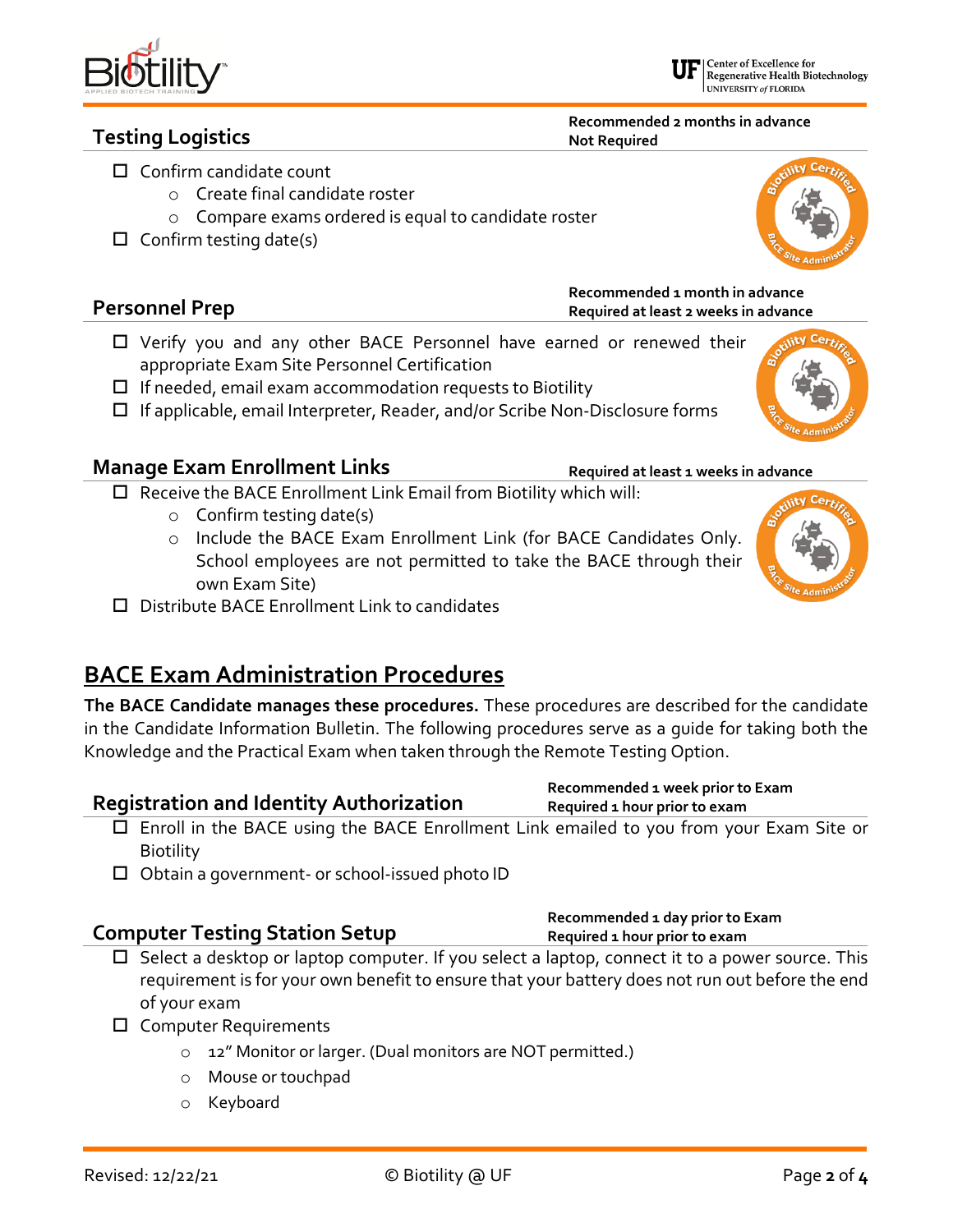

- o Camera and microphone
- $\Box$  Operating System Requirement (Must meet one of the following requirements)
	- o Windows 8 or 10
	- o MacOSX 10.11 and higher
	- o ChromeOS
- □ Google Chrome Browser Requirement
	- o Must have minimum version of 79 or higher
	- o Honorlock Google Chrome extension Download at [Chrome App Store](https://chrome.google.com/webstore/detail/honorlock/hnbmpkmhjackfpkpcbapafmpepgmmddc)
- □ Internet Requirement
	- o Stable internet connection.
	- o Speed: 1.5 Mbps download, 750 Kbps upload
- $\Box$  Additional suggested steps/tips
	- o Visit the **Honorlock Support** page to perform a system check
	- o Take the Sample Remote Test in the Online Practice Exam Course to verify access and ensure all question formats display correctly
	- o Avoid testing at peak internet usage periods. Internet traffic is lowest at 6AM and steadily increases throughout the day, peaking between 5 PM and 7 PM
	- o Test at the beginning of your testing window to guarantee you have time to contact Biotility or Honorlock Support if needed
	- o Coordinate with all individuals in the household to ensure you are not disrupted and have full access to the resources you need

|                         | Recommended 1 day prior to Exam |  |  |
|-------------------------|---------------------------------|--|--|
| <b>Exam Environment</b> | Required 1 hour prior to exam   |  |  |
|                         |                                 |  |  |

- □ Review this video from Honorlock demonstrating a proper room scan, ROOM SCAN [DEMONSTRATION.](https://www.dropbox.com/s/mlctopf9n26ha3b/RoomScan.mp4?dl=0) **Candidates testing at home will need a mirror during the room scan.**
- $\Box$  Testing Room Requirements
	- o Testing station must be at a desk or table (not on a bed or couch), and must be cleared of all other materials
	- o No visible writing on the desk or walls. General artwork is acceptable, but sciencerelated posters are not acceptable
	- o No music/televisions playing in the background
	- o No other individuals in the room during testing
	- o The lighting in the room must be "daylight" quality. If there is not enough light for your camera see your face and the testing room, Honorlock cannot monitor the exam remotely

**Login Process Required at beginning of exam** 

- □ Go to [UF's Quick Registration Login](https://reg.distance.ufl.edu/reg/Lms/Login) page
- $\Box$  Login through the same external identity used to enroll and create an account
- $\square$  Select the appropriate course tile